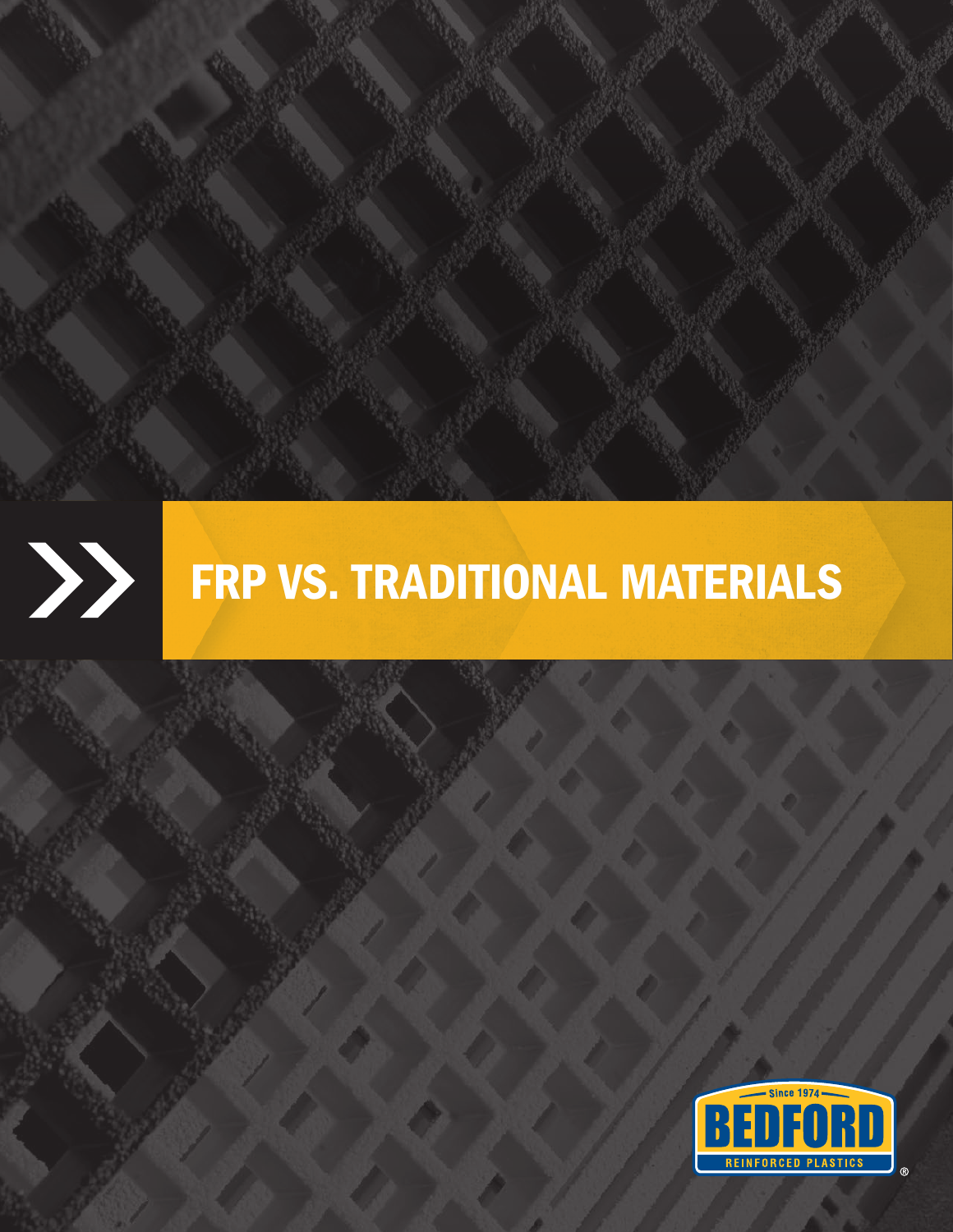

## FRP vs. Traditional Materials

Traditional building materials have their place. But for harsh, corrosive environments, FRP is a smart choice. Here's how FRP compares to several traditional options.

|                                                                 | <b>FRP Composites</b><br><b>Pultruded GFRP</b>                                                                                                                                                                                                                                                                                    | <b>Steel</b><br>A 709 Grade 50                                                                                                                             | <b>Aluminum</b><br>6061-T651 & 6061-T6                                                                                                                  | <b>Wood</b><br>Douglas Fir                                                                                                                                                      |
|-----------------------------------------------------------------|-----------------------------------------------------------------------------------------------------------------------------------------------------------------------------------------------------------------------------------------------------------------------------------------------------------------------------------|------------------------------------------------------------------------------------------------------------------------------------------------------------|---------------------------------------------------------------------------------------------------------------------------------------------------------|---------------------------------------------------------------------------------------------------------------------------------------------------------------------------------|
| <b>CORROSION,</b><br><b>ROT AND INSECT</b><br><b>RESISTANCE</b> | Resists a broad range of<br>chemicals and is unaffected by<br>moisture or immersion in water.<br><b>Resists insect damage. Painting</b><br>is only suggested when exposed to<br>UV rays/direct sunlight.                                                                                                                          | Subject to oxidation and<br>corrosion. Requires painting<br>or galvanizing for many<br>applications.                                                       | Can cause galvanic<br>corrosion. (Anodizing and<br>other coatings increase<br>corrosion resistance.)                                                    | Can warp, rot and decay<br>when exposed to moisture,<br>water and chemicals.<br>Susceptible to attack by<br>insects such as termites and<br>marine borers.                      |
| <b>STRENGTH</b>                                                 | Has greater flexural strength<br>than timber and pound-for-pound<br>is often stronger than steel<br>and aluminum in the lengthwise<br>direction.<br>Ultimate flexural strength (Fu):<br>$LW = 30,000$ psi (30 ksi)<br>CW = 10,000 psi (10 ksi)<br>Compression strength:<br>LW = 30,000 psi (30 ksi)<br>$CW = 15,000$ psi (10 ksi) | Homogeneous material.<br>Yield strength $(F_v)$<br>$=$ 36 ksi                                                                                              | Homogeneous material.<br>Flexural strength (Fu)<br>$=$ 35 ksi                                                                                           | Modulus of rupture<br>is 12,000 psi                                                                                                                                             |
| <b>WEIGHT</b>                                                   | Could require lifting<br>equipment<br>Weighs 75% less than steel<br>to move and place.<br>and 30% less than aluminum.<br>$1/2$ -in. thick plate<br>$= 20.4$ lbs/sq ft                                                                                                                                                             |                                                                                                                                                            | Lightweight - about a third<br>of the weight of copper or<br>steel.                                                                                     | Specific gravity<br>0.48                                                                                                                                                        |
| <b>ELECTRICAL</b><br><b>CONDUCTIVITY</b>                        | Nonconductive. High dielectric<br>capability.                                                                                                                                                                                                                                                                                     | Conducts electricity.<br>Grounding potential.                                                                                                              | Conducts electricity.<br>Grounding potential.                                                                                                           | Can be conductive<br>when wet.                                                                                                                                                  |
| <b>THERMAL</b><br><b>PROPERTIES</b>                             | Good insulator with low thermal<br>conductivity.<br>Thermal conductivity<br>$= 4$ (BTU in. /(hr ft <sup>2</sup> °F)<br>Low thermal coefficient of<br>expansion.<br>$= 7 - 8$ (in./in./°F) $10^{-6}$                                                                                                                               | Conducts heat.<br>Thermal conductivity<br>$= 260 - 460$ (BTU/sf/<br>hr/°F/in.)<br>Thermal coefficient of<br>expansion.<br>$= 6 - 8$ (in./in./°F) $10^{-6}$ | Conducts heat.<br>Thermal conductivity<br>$= 150$ (BTU/sf/hr/ $\degree$ F/in.)<br>Thermal coefficient of<br>expansion.<br>$= 13$ (in./in./°F) $10^{-6}$ | Low thermal conductivity.<br>Thermal conductivity<br>$= .8$ (BTU/sf/hr/ $\degree$ F/in.)<br>Thermal coefficient of<br>expansion.<br>$= 1.7 - 2.5$ (in./in./°F) 10 <sup>-6</sup> |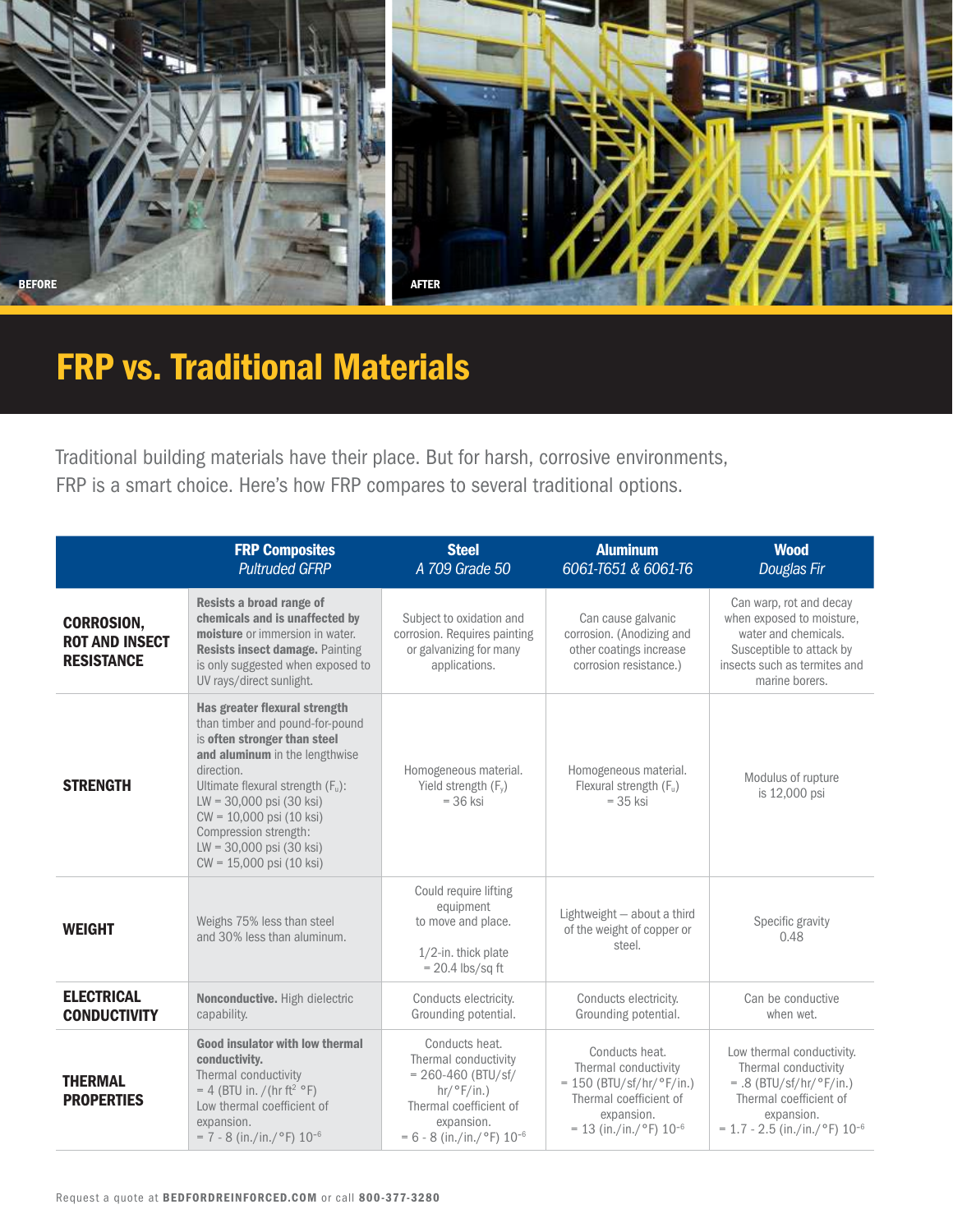| <b>FRP Composites</b><br><b>Pultruded GFRP</b> |                                                                                                                                                                                                  | <b>Steel</b><br>A 709 Grade 50                                                                                            | <b>Aluminum</b><br>6061-7651 & 6061-76                                                                                              | <b>Wood</b><br>Douglas Fir                                                                                                                                      |  |
|------------------------------------------------|--------------------------------------------------------------------------------------------------------------------------------------------------------------------------------------------------|---------------------------------------------------------------------------------------------------------------------------|-------------------------------------------------------------------------------------------------------------------------------------|-----------------------------------------------------------------------------------------------------------------------------------------------------------------|--|
| <b>STIFFNESS</b>                               | Up to 3.3 times as rigid as<br>timber. Will not permanently<br>deform under working load.<br>Modulus of elasticity:<br>$2.8 \times 10^6$ psi                                                     | Modulus of elasticity:<br>29 x 10 <sup>6</sup> psi                                                                        | Modulus of elasticity:<br>$10 \times 10^6$ psi                                                                                      | Modulus of elasticity:<br>up to 1.6-1.8 x 10 <sup>6</sup> psi <sup>*</sup>                                                                                      |  |
| <b>IMPACT</b><br><b>RESISTANCE</b>             | Will not permanently deform<br>under impact. Glass mat in<br>pultruded parts distributes impact<br>load to prevent surface damage,<br>even in subzero temperatures.                              | Can permanently deform<br>Easily deforms under<br>under impact.<br>impact.                                                |                                                                                                                                     | Can permanently deform<br>or break under impact.                                                                                                                |  |
| <b>ENVIRONMENTAL</b><br><b>IMPACT</b>          | Not hazardous to the<br>environment.                                                                                                                                                             | Not hazardous.<br>Not hazardous.                                                                                          |                                                                                                                                     | May be treated with<br>hazardous preservatives<br>or coatings to increase<br>corrosion/rot/insect<br>resistance. Contributes to<br>depletion of forest systems. |  |
| <b>COLOR</b>                                   | Color is molded through; no<br>painting required.<br>Variety of colors available.                                                                                                                | Must be painted for color,<br>and may require repainting<br>over time.                                                    | Colors require prefinishes,<br>anodic coatings and paints.<br>Mechanical, chemical and<br>electroplated finishes can<br>be applied. | Must be primed and painted<br>for color, and may require<br>repainting over time.                                                                               |  |
| <b>COST</b>                                    | <b>Lower installation costs, less</b><br>maintenance and longer product<br>life allow for a lower lifecycle<br>cost.                                                                             | Lower initial material cost.                                                                                              | Part price comparable<br>to FRP.                                                                                                    | Has a lower initial cost.<br>but usually requires<br>more maintenance and<br>replacement.                                                                       |  |
| <b>EMI/RFI</b><br><b>TRANSPARENCY</b>          | <b>Transparent to radio waves and</b><br><b>EMI/RFI transmissions.</b> Used for<br>radar and antennae enclosures<br>and supports.                                                                | Can interfere with EMI/RFI<br>transmissions.                                                                              | Highly reflective to<br>EMI/RFI transmissions.                                                                                      | Transparent.                                                                                                                                                    |  |
| <b>FABRICATION</b>                             | Can be field-fabricated using<br>simple carpenter's tools with<br>carbon or diamond tip blades -<br>no torches or welding required.<br>Light weight allows easier<br>transport and installation. | Often requires welding and<br>cutting torches. Heavier<br>material requires special<br>equipment to erect and<br>install. | Good machinability<br>(welding, brazing, soldering<br>or mechanical joining).                                                       | Can be field-fabricated<br>using simple<br>carpenter's tools.                                                                                                   |  |

\*12% moisture content

### Compare the Numbers ...

| <b>Property</b>                                                       | <b>FRP Composites</b><br><b>Pultruded GFRP</b> |             | <b>Steel</b><br>A 709 Grade 50 | <b>Aluminum</b><br>6061-7651 & 6061-76 | <b>Wood</b><br>Douglas Fir |
|-----------------------------------------------------------------------|------------------------------------------------|-------------|--------------------------------|----------------------------------------|----------------------------|
| Density $(lb/ft^3)$                                                   | 107-120                                        |             | 490                            | 169                                    | 30                         |
| Tensile Strength (psi)                                                | 30,000 (LW)                                    | 7,000 (CW)  | 65,000                         | 45,000                                 | $-$                        |
| Tensile Modulus (x 10 <sup>6</sup> psi)                               | $2.8$ (LW)                                     | 1 (CW)      | 30                             | 10                                     |                            |
| Flexural Strength (psi)                                               | 30,000 (LW)                                    | 10,000 (CW) | 65,000                         | 45,000                                 | 12,000                     |
| Flexural Modulus (x 10 <sup>6</sup> psi)                              | $1.8$ (LW)                                     | $0.8$ (CW)  | 30                             | 10                                     | $1.6 - 1.8$                |
| Thermal Conductivity (BTU in. /(hr ft <sup>2</sup> $\degree$ F))<br>4 |                                                |             | 323                            | 1.160                                  | 0.8                        |
| Thermal Expansion (x $10^{-6}$ in./in./ $^{\circ}$ F)<br>7 to 8       |                                                |             | 6 to 8                         | 13                                     | 1.7 to 2.5                 |

LW = Lengthwise / CW = Crosswise

References:

1. Datasheets from www.matweb.com

2. Wood Handbook: Wood as an Engineering Material